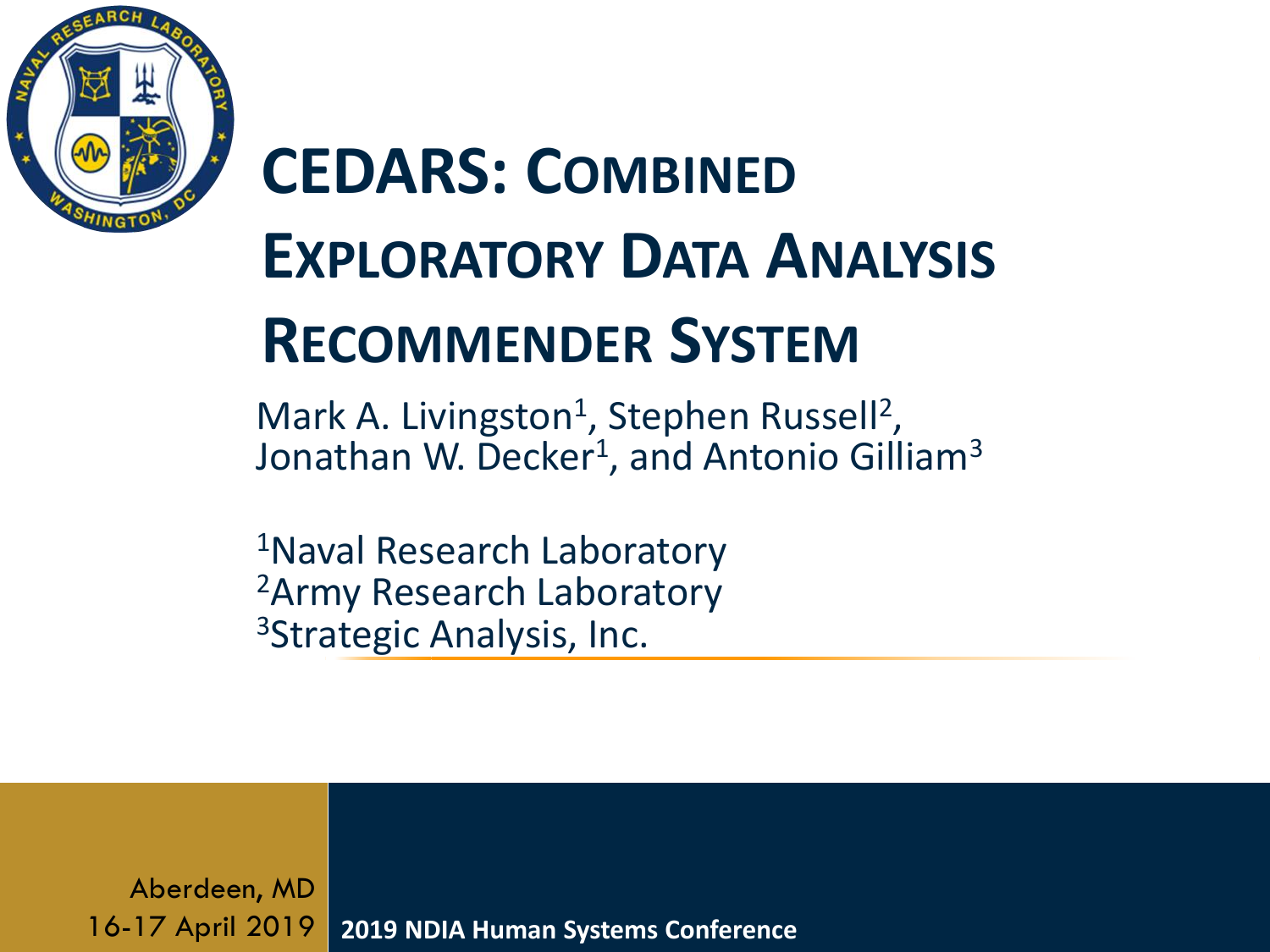

- Capture a domain expert's approaches for data analysis
- Be able to intelligently recommend or automatically apply these approaches to future analyses (by the same or other analysts)
- Automate analysis of complex data sets
- Help novice analysts increase their expertise
- Assist domain experts in creative exploratory analysis
- Unify architectures for EDA with systems to automate layout and (ultimately) visual representation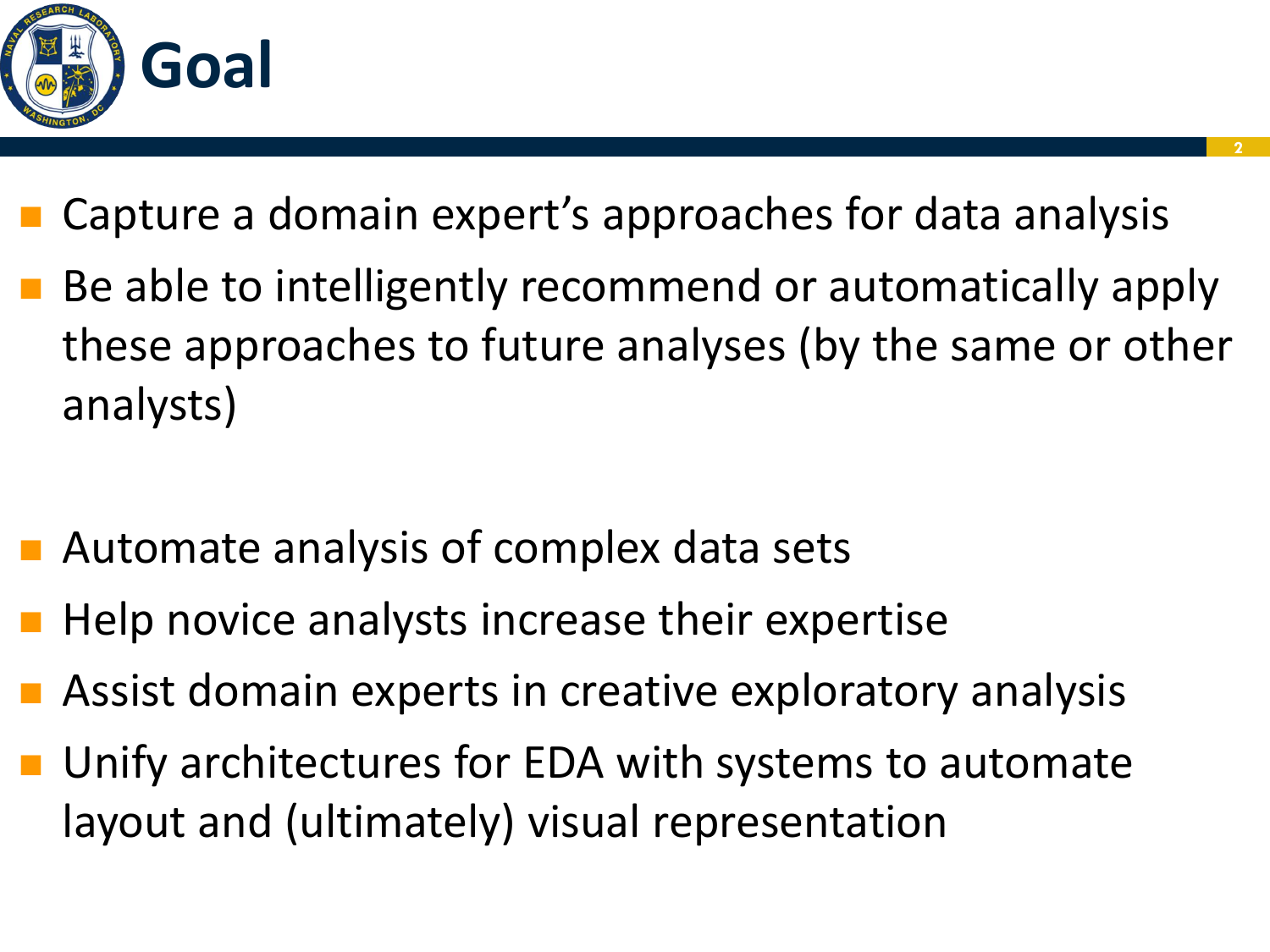

## **Why use Recommender System (RS)?**

- Data analyst's questions: what data should I explore? what analytics should I apply?
	- Transform: 'What items are relevant?' 'What services complement those items?'
- Selecting analytic operations can be cumbersome
- Analyst may overlook appropriate operations due to familiarity bias
- Enhance creativity under ambiguity and uncertainty, which is often an element of exploratory data analysis (EDA)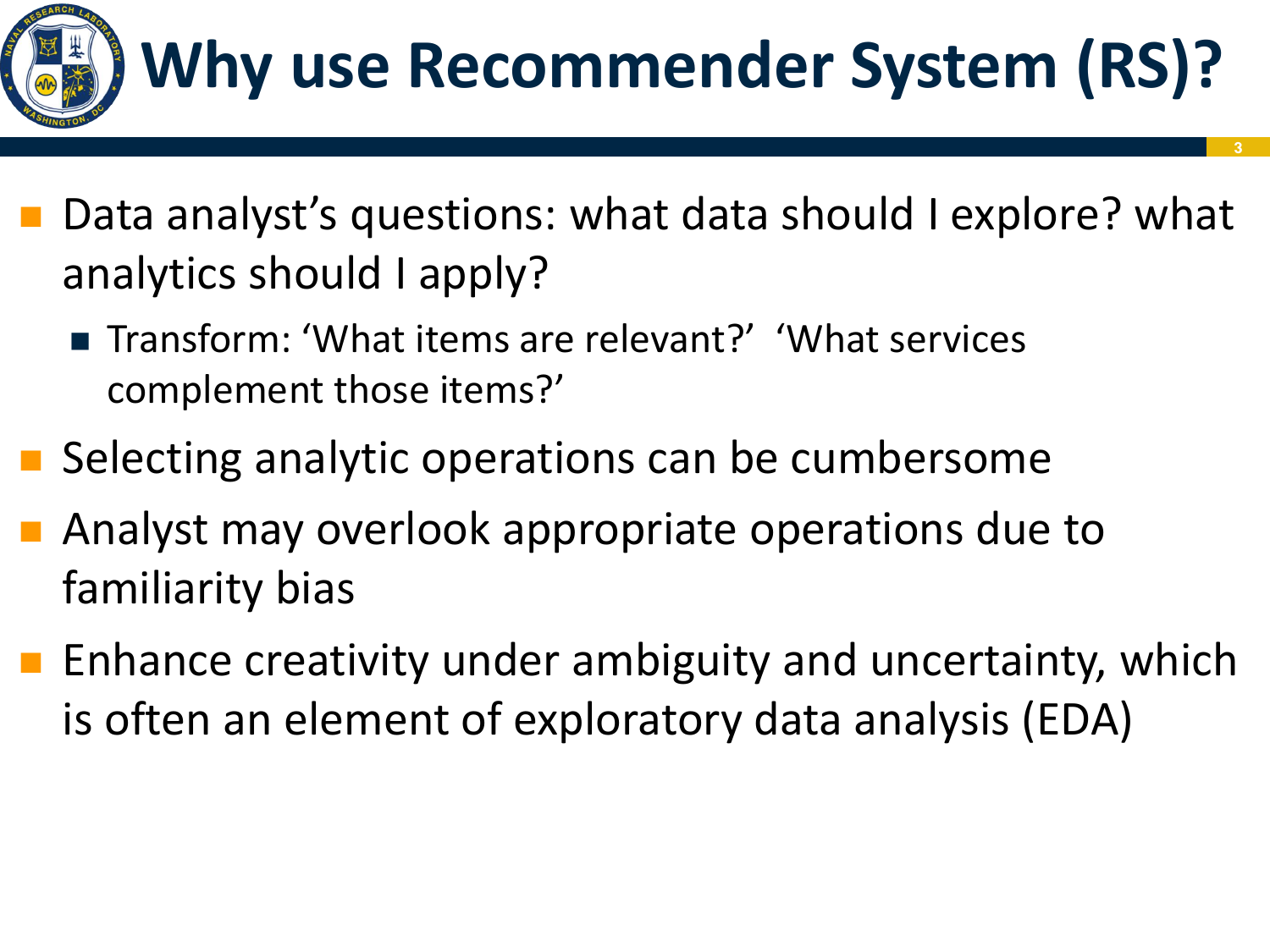

- Confirmatory analysis is "easy to computerize" [Tukey]
- Common tasks where RS provide benefit [Herlocker et al.]
	- Find some good items
	- Annotation in context (emphasize items based on user preference)

- Recommend a sequence
- Recommend a bundle
- Help with browsing
- Improve the profile by integrating user preference into the decision making task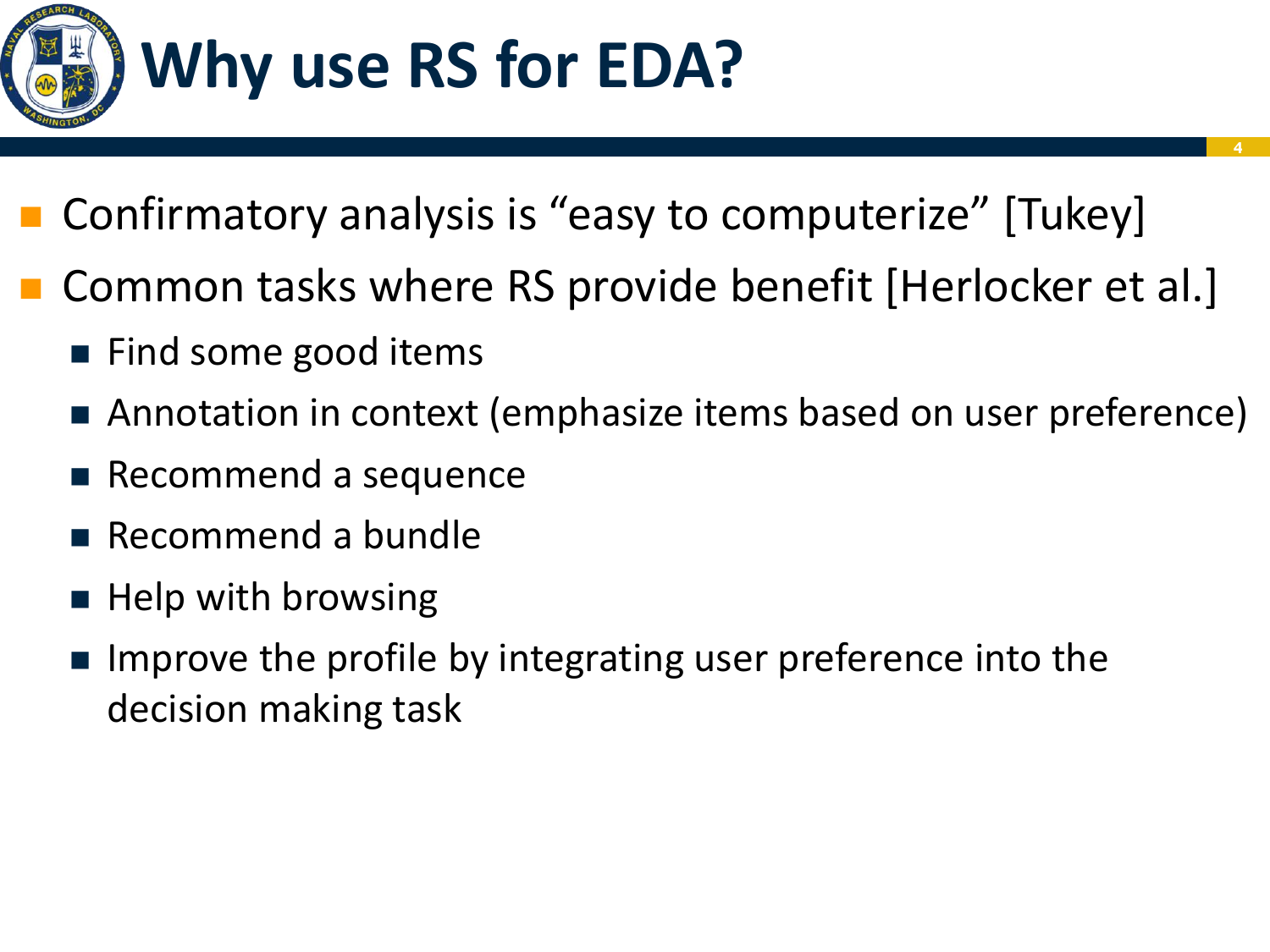

- ForceSPIRE [Endert et al.]
	- Adjusts layout by changing weights via capturing semantics of user interaction
- [Petasis et al.]
	- Use C4.5 decision tree algorithm to discover need to update rules in recognition and classification of named entities in text corpora

## **Adaptive EDA RS** in Workflows

- Optimize hyperparameters
	- Improved prediction in retail applications [Chan et al.]
	- Improved recommendations by combining machine learning with rules [Bergstra&Bengio]
- Inference & logic
	- Contextually-aware RS [Adomavicius& Jannach]

CEDARS attempts to bridge gap between adaptive EDA and RS in workflows.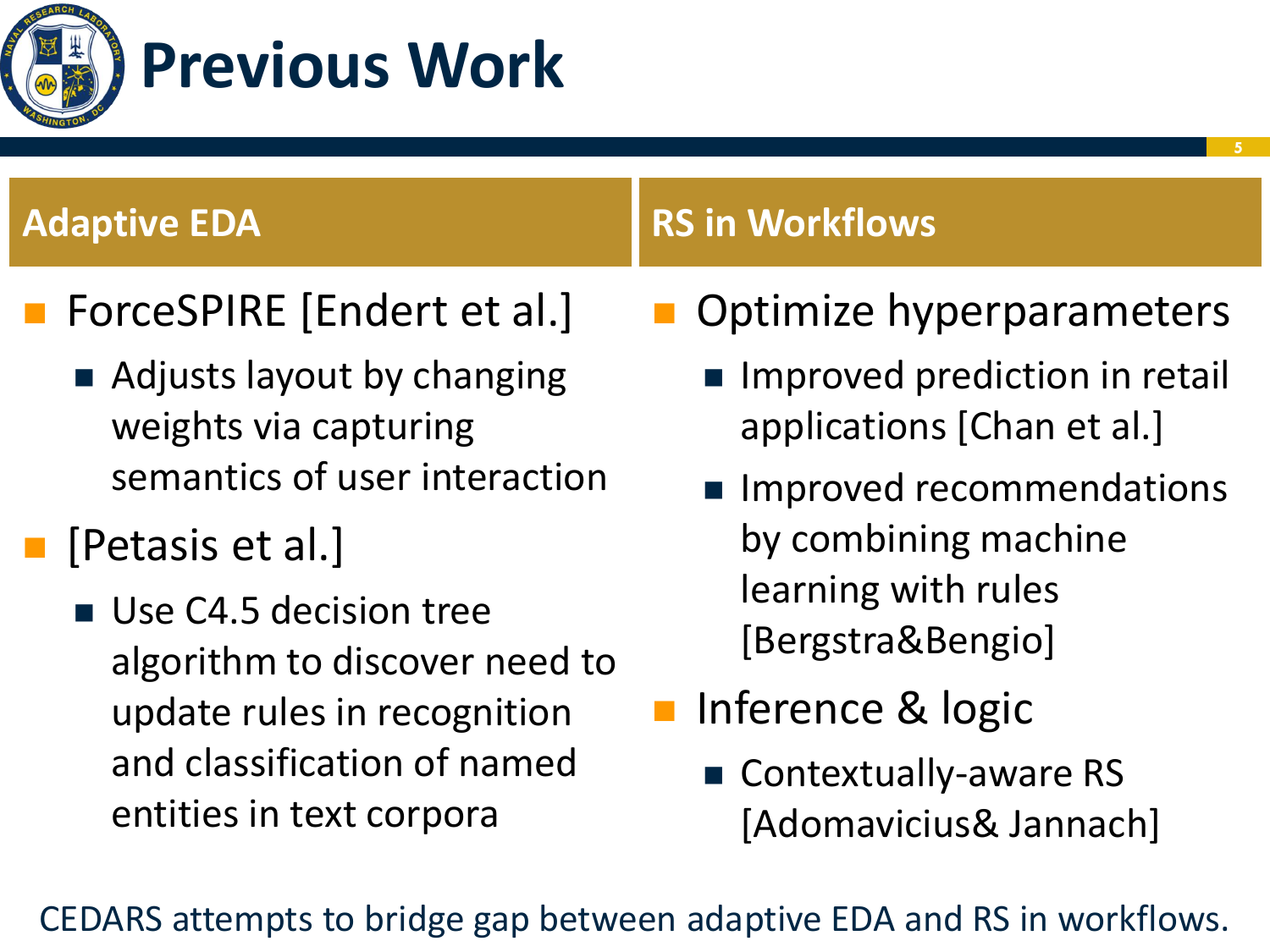

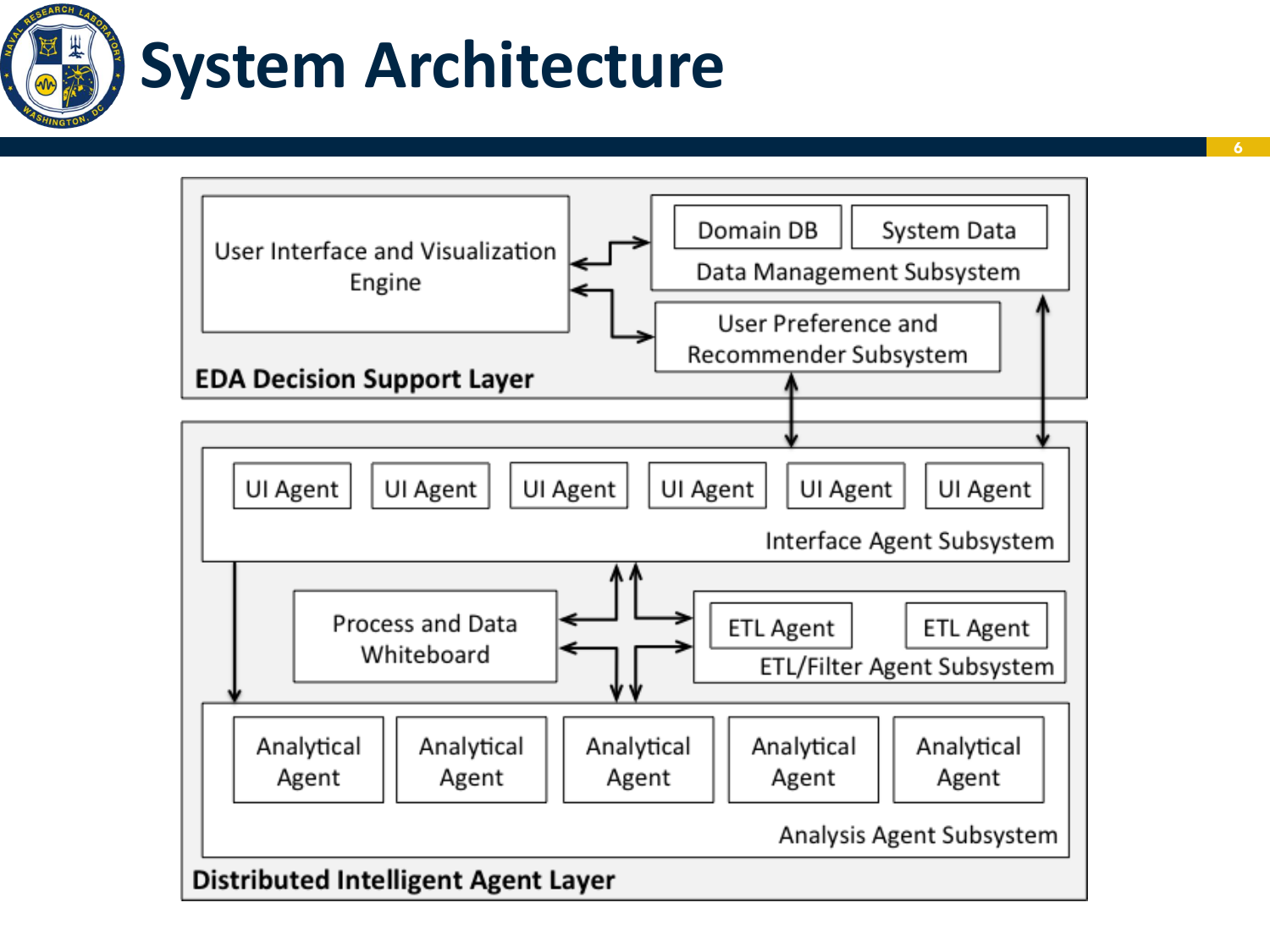

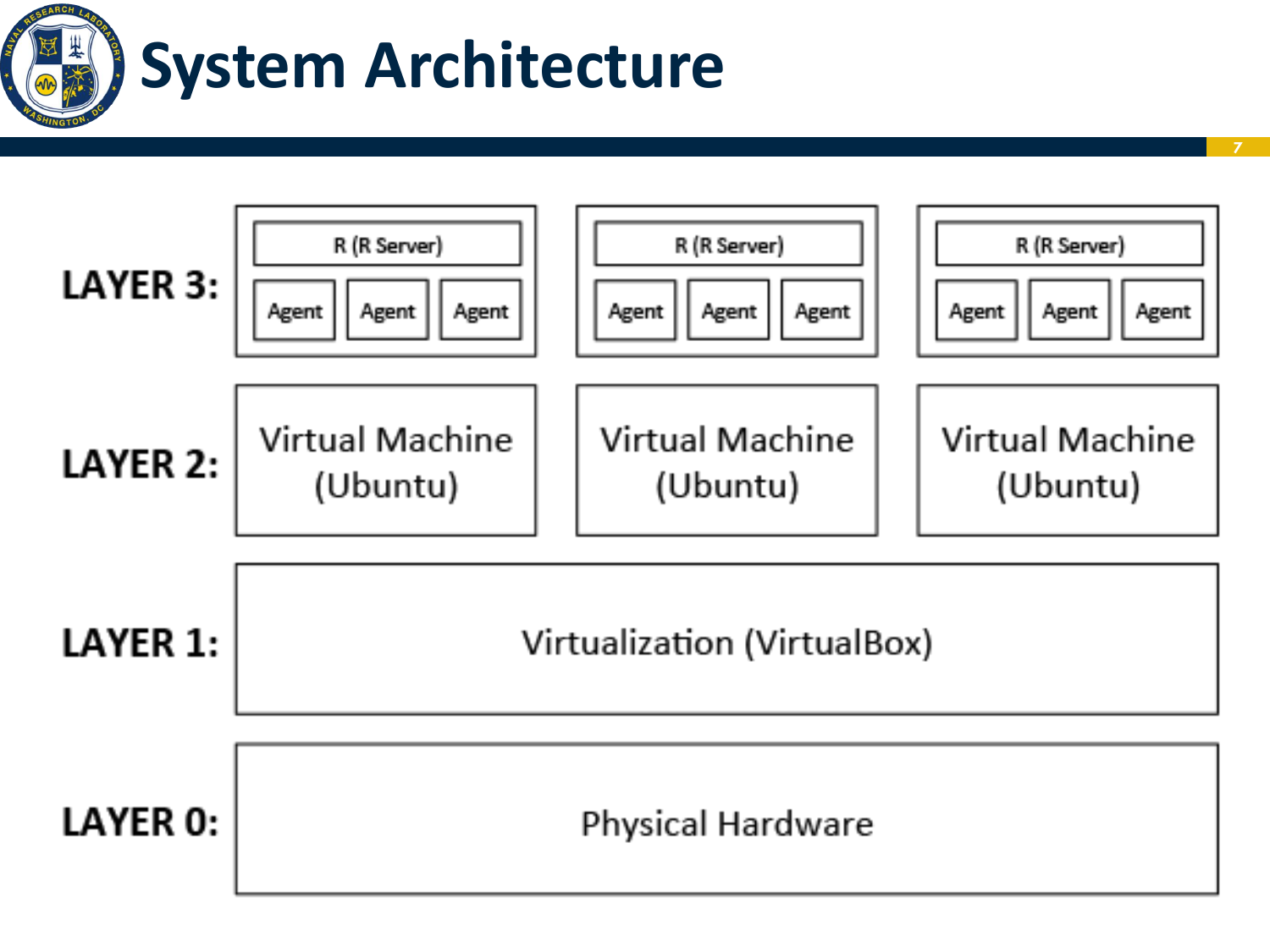

Django web framework with Python scripts to ingest data

- Stores data in MongoDB
- Passes interest values (recommendation) to agents
- Agents use R for statistical computation
- EDA layer collects data from processing agents as plain text, parsed and loaded into Django
- User interface accesses local Django server with web browser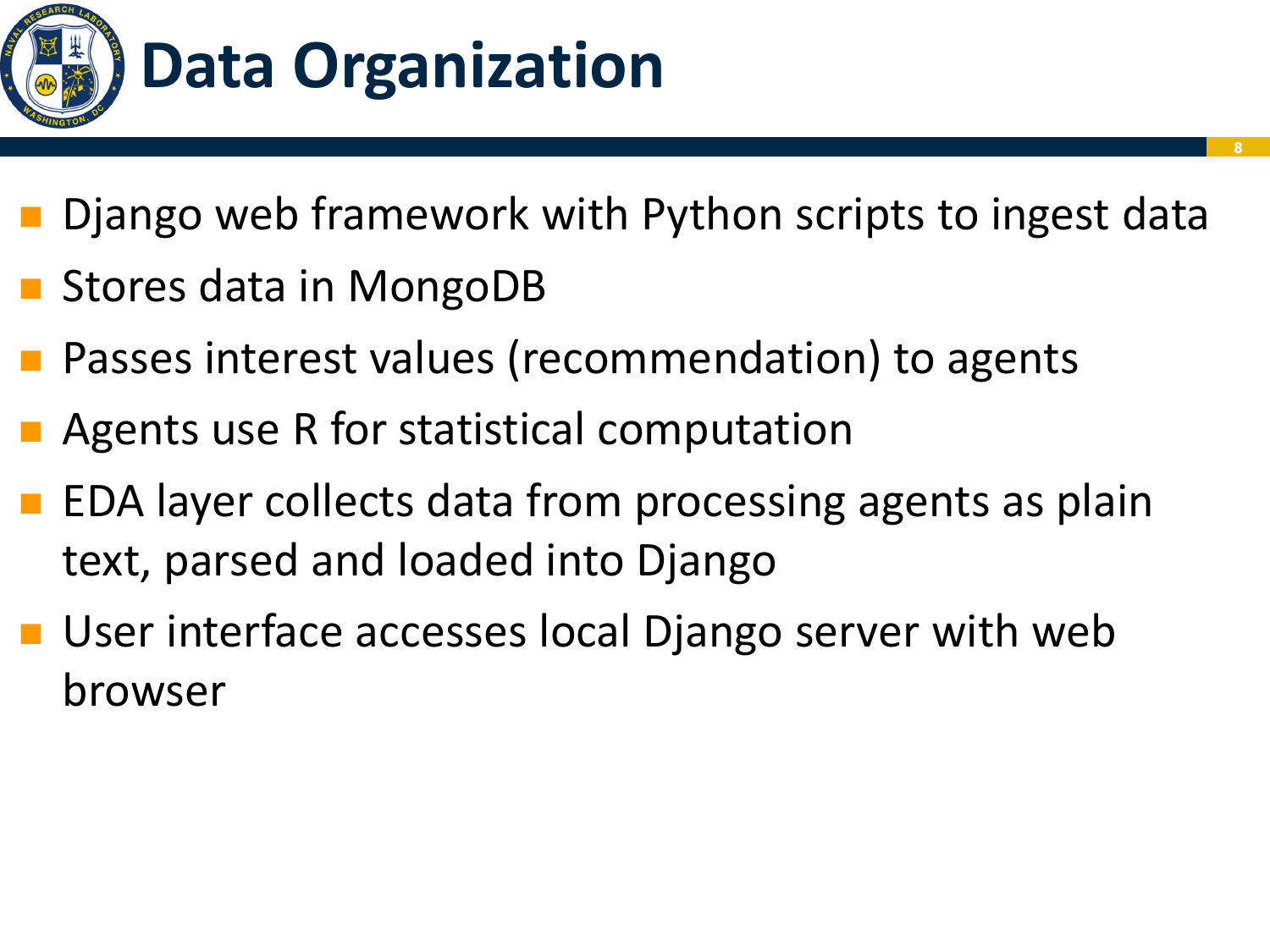

- Study of image metrics on multivariate visualizations
	- Do the image metrics offer insight into user performance?
	- Approximately 600 measures
- **Recommendations** 
	- Summary statistics
	- ◼ Requested F-tests
	- Non-requested F-tests
		- visualization technique on edge strength (Sobel) showed difference (target versus distractions )

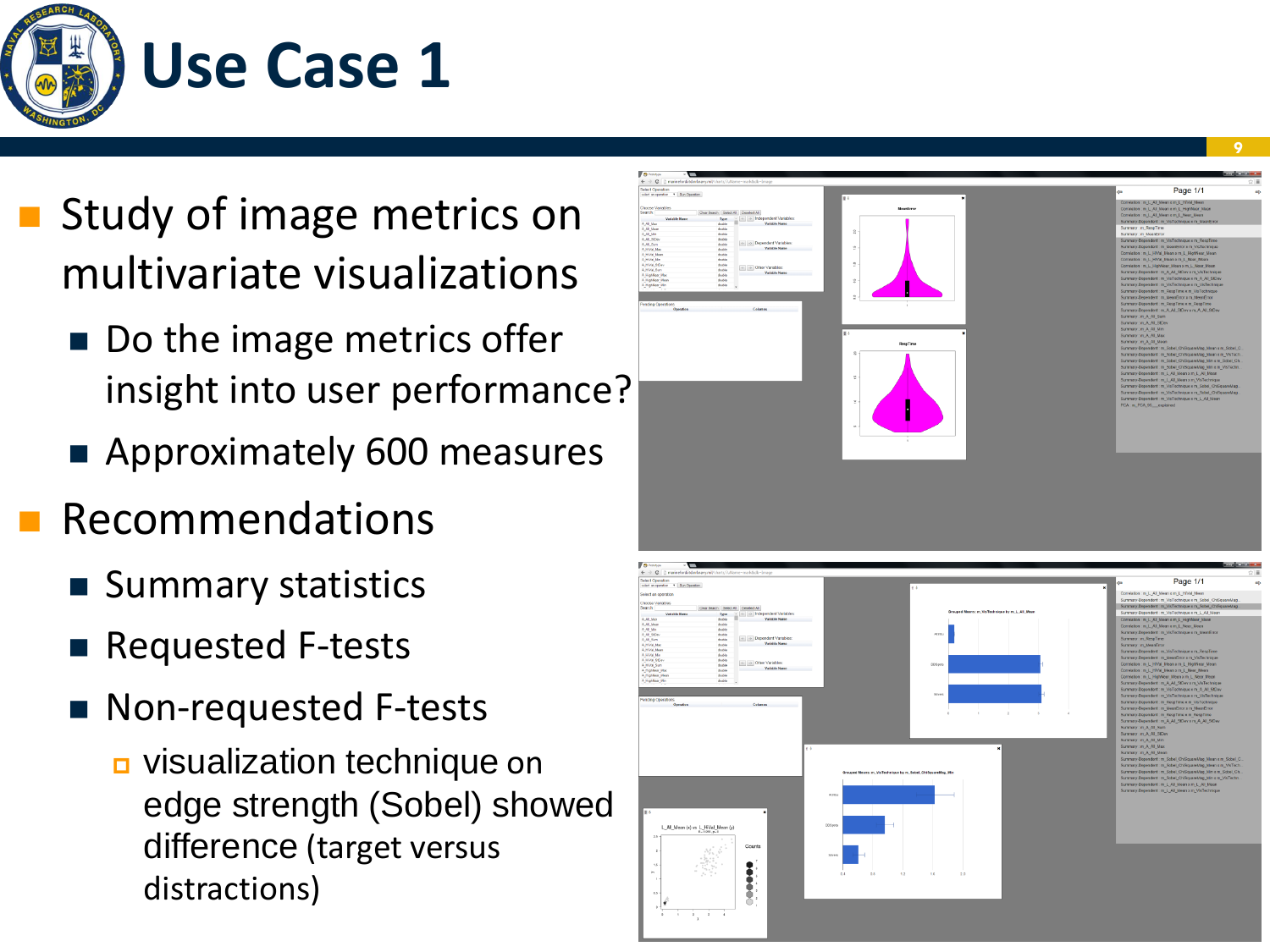

- Data from eye tracking, mostly unexplored
- Initial recommendations are for summaries of variables
	- Similarity in the distributions of two variables led to the discovery of data error



- Concern with pupil diameter measurements led to summaries, correlations, and repeated-measures ANOVAs involving those variables
	- Helped identify a need for more restrictive outlier removal threshold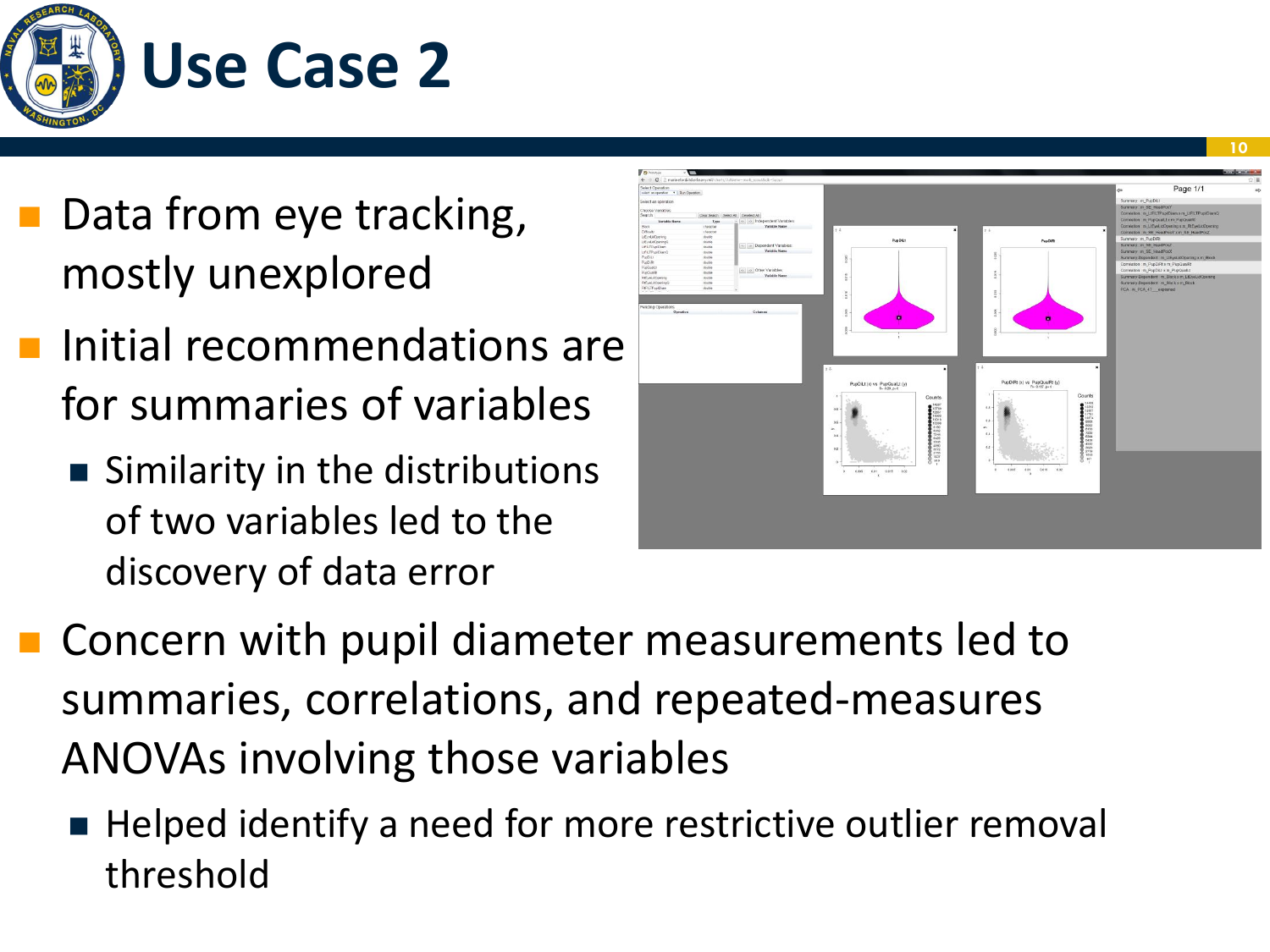

- Series of five human participant studies; goal was explore connections between the analysis (workflow) for data sets
- First data set: cold start, so defaults to summary statistics
	- User selects dependent variables of interest
	- CEDARS displays group means; some are of interest
	- CEDARS follows with ANOVA, then t-tests (independent variables)
- Second set: much the same with better ranking
	- User selects dependent variables, gets group means by selected variables, and user selects results of interest
	- Invokes some rules on the first data set where variables names are the same and leads to new recommendations
	- CEDARS invoked some rules using SubjectID, and user sees that one subject was error-prone and fast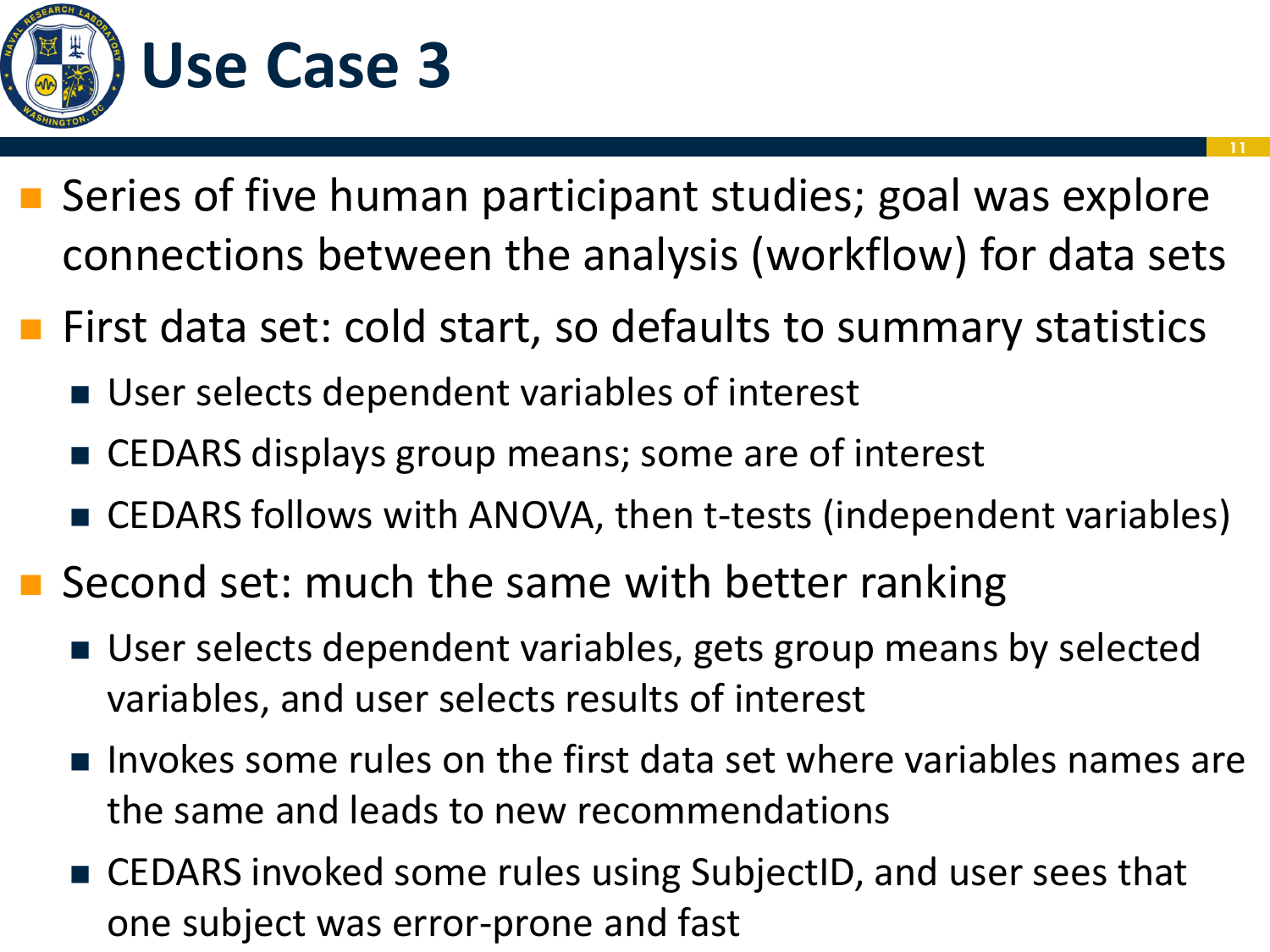

- Third set: Summary operations, group means, ANOVA
	- Not much of interest found
- <sup>◼</sup> Fourth set: Summary operations, group means, ANOVA
	- New variable is explicitly requested through summary statistics
- Fifth set: Summary operations, group means, ANOVA
	- Two new variables requested through summary statistics
	- Reclassified from numeric to factor (a standard operation in R)
	- CEDARS begins to recommend multi-factor ANOVA operations
	- CEDARS applies type change to variables with same name in fourth data set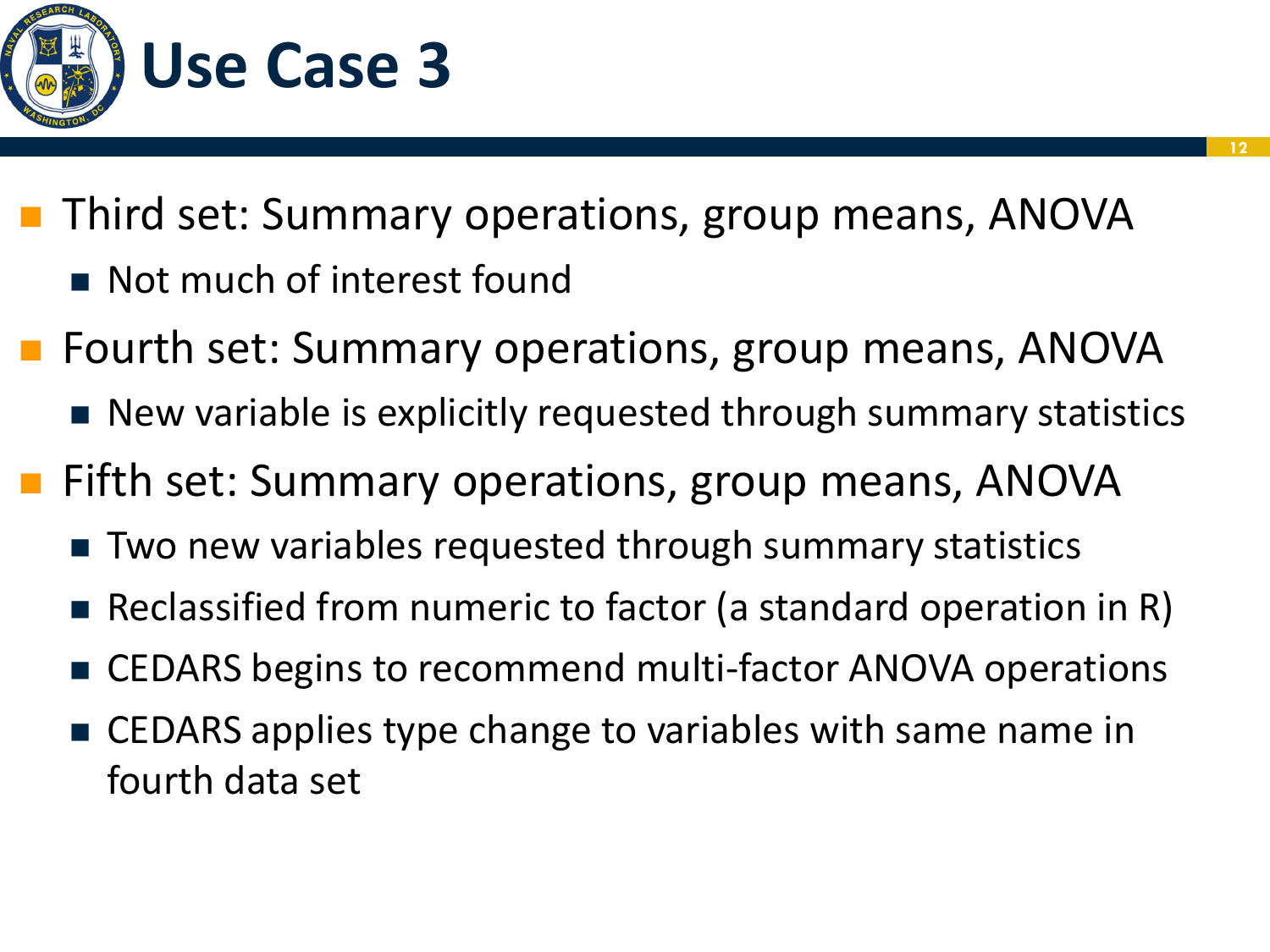

- <sup>◼</sup> CEDARS can replicate standard analytical practice and provide deep analysis by recommending operations on variables a domain expert had not thought to test
- CEDARS can replicate analysis applied to one data set to another with similar structure or shared names
	- Can be invoked "forward" on new data or "backward" on data in memory
- Ultimate goal of EDA: tell the story that explains the data
- CEDARS can potentially
	- Capture expertise of domain expert and data scientist
	- Use that expertise to guide novices
	- Remind experts of forgotten analytical options
	- ◼ Promote adoption of novel analysis methods
	- Unify architectures for automating layout or visual representation
- Future: more data and evaluate recommendations across data sets